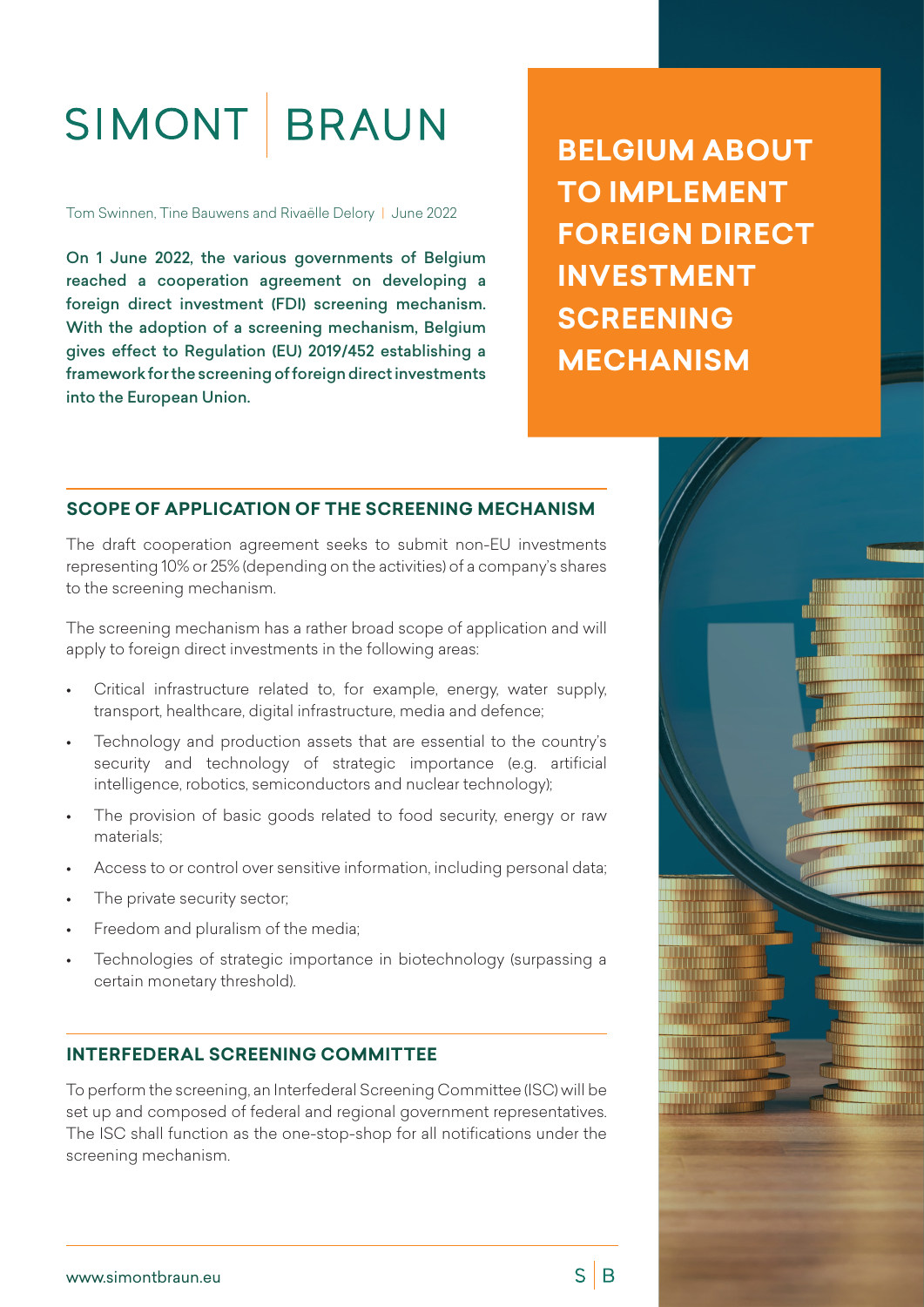#### **NOTIFICATION PROCEDURE**

Depending on the investment area, non-EU investments will have to be notified for prior approval to the ISC.

Since a contemplated foreign investment might fall within the constitutional competences of various Belgian federated entities, a single transaction might need to be reviewed by multiple governments. The ISC will be the central body competent to coordinate the separated review processes and render one single decision.

The screening mechanism will consist of two phases.

First, there will be a verification procedure consisting of reviewing the potential impact a foreign investment may have on national security, public order or the country's strategic interests. If any of the members of the ISC considers that the investment may present a risk, a screening procedure will be opened.

The second phase consists of the screening procedure. During this phase, the contemplated investment will be reviewed in detail. To reach a positive decision, the (members of the) ISC may propose corrective measures such as the adoption of a code of conduct on the exchange of sensitive information, the appointment of a security officer or counsel responsible for access or transfer of information, limitation of the number of shares of the intended investment, carve-out of certain assets, etc.

A negative decision can be appealed before the Market Court.

#### **SANCTIONS**

The foreign investor who fails to comply with the notification procedure may be imposed administrative fines amounting up to 10% or 30% (depending on the nature of the violation) of the investment amount.

#### **IMPACT ON THE BELGIAN DEAL MARKET**

The screening mechanism will significantly impact M&A deals and other foreign direct investments in Belgium. Its scope of application (according to the draft cooperation agreement) being quite large, it can be expected that a significant number of deals will have to be submitted for screening.

As the draft agreement does not provide for turnover or investment amount thresholds, the screening mechanism might also apply to very small deals (incl. the funding of start-ups).

The screening procedure is likely to impact the transaction process as it is anticipated that clearance from the ISC shall be construed as a condition precedent to closing the deal.



 $2<sup>1</sup>$